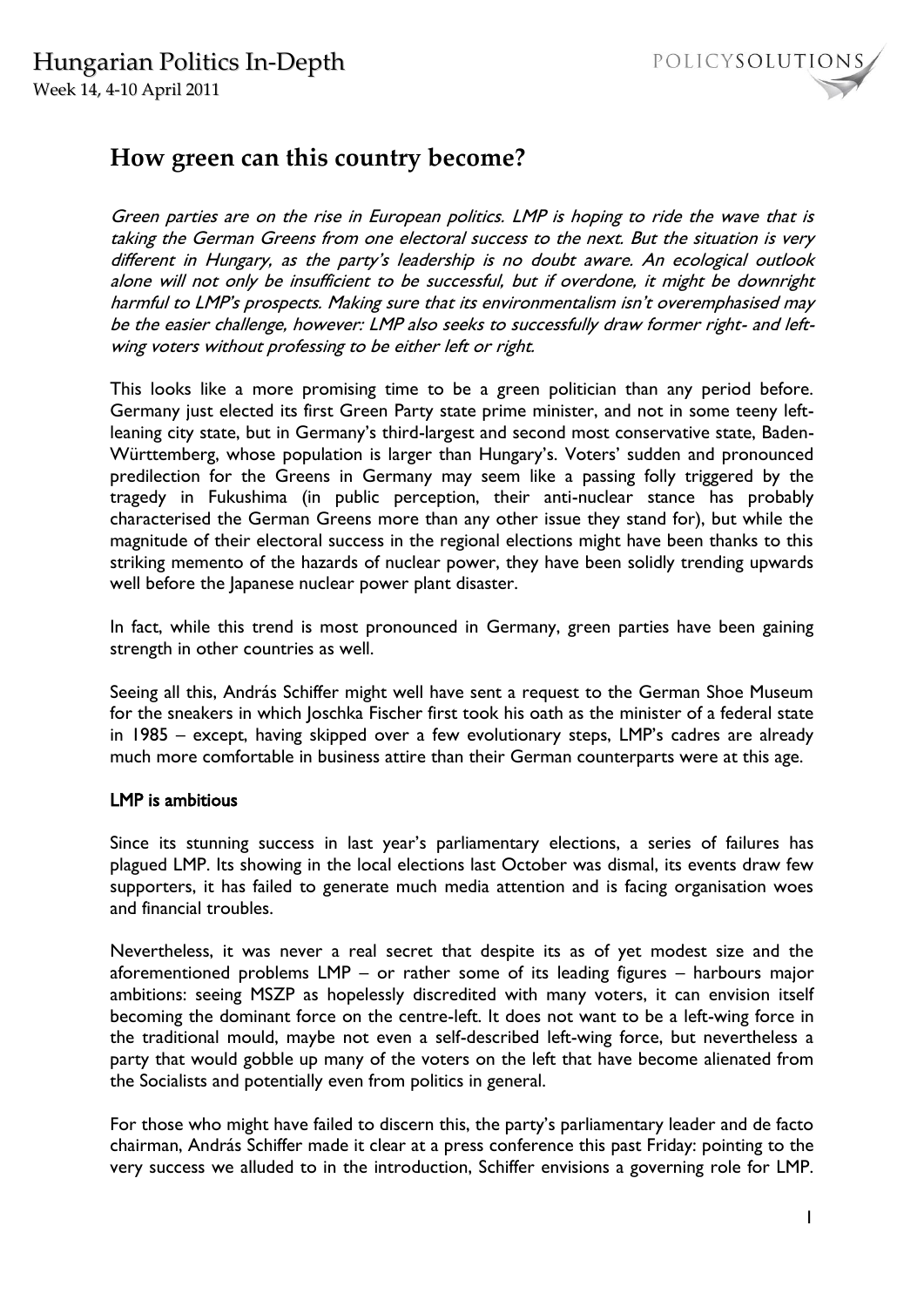Week 14, 4-10 April 2011



While mere government participation is a modest aspiration, this statement must be interpreted in context: mindful (and fretful) of SZDSZ' unfortunate history, currently LMP is hell bent on not being a minor junior partner to MSZP. And as far as a coalition with Fidesz is concerned, well: Hungarian history is littered with the corpses of parties that went down that road.

So a realistic scenario from LMP's viewpoint *at the moment* (this may well change by 2014), would be to become either the main challenger to Fidesz or a medium-sized party that is on par with MSZP – this status might make it amenable to a coalition with a reformed Socialist Party (please note that this is not the party's official stance).

### The limits of green politics

From the very start LMP has defined itself as an ecologically oriented party, it has chosen green as its colour (fortunately for LMP, the previous "occupant" of that colour – which had not chosen it for its environmental symbolism –, MDF, has since practically disappeared from politics), and as an observer party it is affiliated with the European Green Party, which has just concluded its Council Meeting in Budapest. Yet if LMP will indeed succeed in its aspirations, it will be despite its commitment to ecology, not because of it.

The Hungarian public has a somewhat ambivalent attitude towards environmentalism. It is all for environmentalism as an abstract principle, but it is far less enthusiastic about those many nitty-gritty details that actually give the concept any substance. While in a 2007 survey the vast majority of respondents wanted the government to do something for the environment, only 38% claimed to be environmentally active themselves (probably an exaggerated number), and a mere 3% expressed willingness to pay higher taxes for the environment.

Hungarians are neither special nor hypocritical in that way: this is a fairly common approach among the EU's new democracies, where economic convergence – for the most part damned be the environmental consequences – is still the main goal, and where a significant proportion of the population continues to struggle with daily needs while another significant segment is desperately trying to accumulate the consumer goods necessary for a western middle-class lifestyle. Practical environmentalism is still a luxury for most.

#### If LMP succeeds, it won't be as a green formation

Though for the aforementioned reason the left-wing intelligentsia occasionally likes to poke fun at LMP's ecological outlook, the fact is that it does not at all doom the party's chance to succeed: as long as it does not push the environmental agenda too far and it doesn't put it at the centre of its activities.

LMP was of course not defined merely by environmentalism from the start, and its ambition to be an all-round party found a key expression in its extremely detailed election manifesto. LMP has also attacked Fidesz on many grounds, from the latter's attitude towards democracy all the way to its social- and economic policy, which LMP labels unfair.